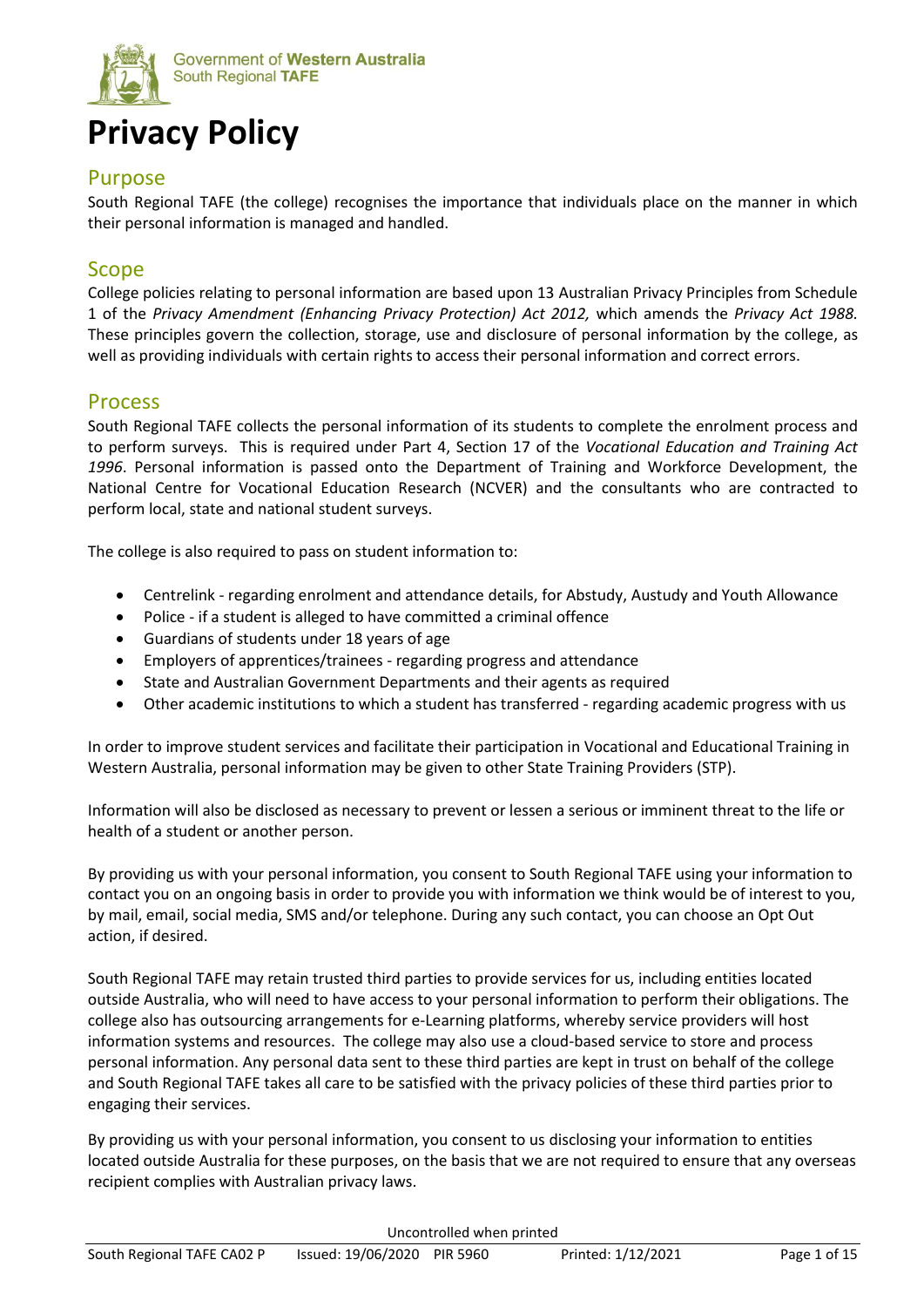Throughout the year many photographs and occasionally videos are taken of students and staff taking part in various functions, courses and other events. These photographs may be used in advertisements for the college, in publications, on the college website or social media channels, or displayed on special occasions such as enrolment days. Students or parents/caregivers are asked to inform the college in writing if they do not wish their image to be used in these circumstances. If no written request is received, then the college will assume student and/or parent/caregiver's agreement.

By signing the *Student Enrolment Form* or enrolling online, students agree to the *Terms and Conditions of Enrolment* and agree to abide by all South Regional TAFE by-laws and the South Regional TAFE *Student Code of Conduct*. These documents can be found on the college website [www.southregionaltafe.wa.edu.au](http://www.southregionaltafe.wa.edu.au/) and are available on request from your lecturer or Student Services.

# Privacy Principles from Schedule 1 of the Privacy Amendment (Enhancing Privacy Protection) Act 2012, which amends the Privacy Act 1988.

## **Part 1 — Consideration of personal information privacy**

## **Australian Privacy Principle 1 — open and transparent management of personal information**

1.1 The object of this principle is to ensure that APP entities manage personal information in an open and transparent way.

## **Compliance with the Australian Privacy Principles etc.**

- 1.2 An APP entity must take such steps as are reasonable in the circumstances to implement practices, procedures and systems relating to the entity's functions or activities that:
	- a. will ensure that the entity complies with the Australian Privacy Principles and a registered APP code (if any) that binds the entity; and
	- b. will enable the entity to deal with inquiries or complaints from individuals about the entity's compliance with the Australian Privacy Principles or such a code.

## **APP Privacy policy**

- 1.3 An APP entity must have a clearly expressed and up to date policy (the *APP privacy policy*) about the management of personal information by the entity.
- 1.4 Without limiting sub-clause 1.3, the APP privacy policy of the APP entity must contain the following information:
	- a. the kinds of personal information that the entity collects and holds;
	- b. how the entity collects and holds personal information;
	- c. the purposes for which the entity collects, holds, uses and discloses personal information;
	- d. how an individual may access personal information about the individual that is held by the entity and seek the correction of such information;
	- e. how an individual may complain about a breach of the Australian Privacy Principles, or a registered APP code (if any) that binds the entity, and how the entity will deal with such a complaint;
	- f. whether the entity is likely to disclose personal information to overseas recipients;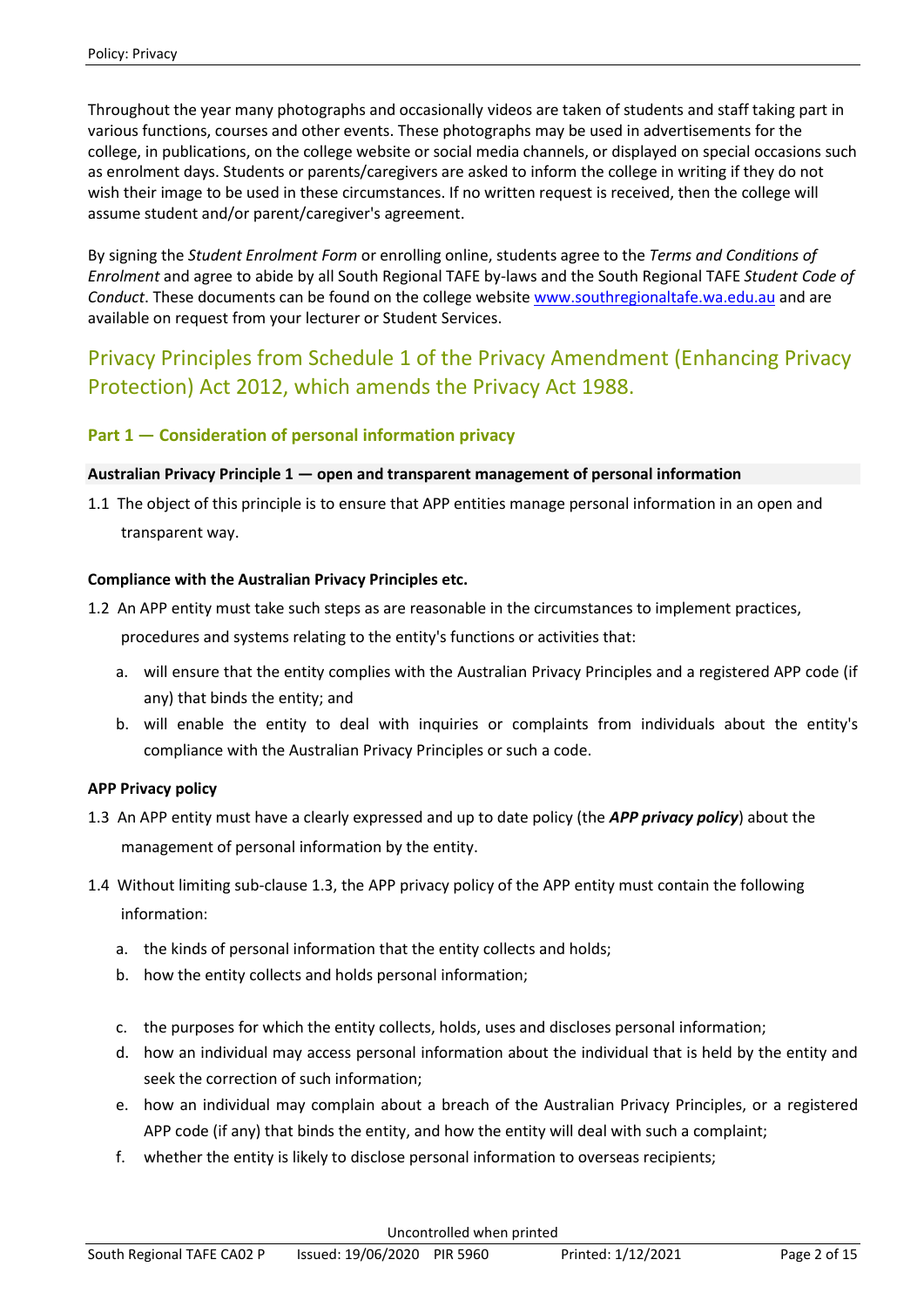g. if the entity is likely to disclose personal information to overseas recipients—the countries in which such recipients are likely to be located if it is practicable to specify those countries in the policy.

## **Availability of APP privacy policy etc.**

- 1.5 An APP entity must take such steps as are reasonable in the circumstances to make its APP privacy policy available:
	- a. free of charge; and
	- b. in such form as is appropriate.

Note: An APP entity will usually make its APP privacy policy available on the entity's website.

1.6 If a person or body requests a copy of the APP privacy policy of an APP entity in a particular form, the entity must take such steps as are reasonable in the circumstances to give the person or body a copy in that form.

## **Australian Privacy Principle 2 — anonymity and pseudonymity**

- 2.1 Individuals must have the option of not identifying themselves, or of using a pseudonym, when dealing with an APP entity in relation to a particular matter.
- 2.2 Sub-clause 2.1 does not apply if, in relation to that matter:
	- a. the APP entity is required or authorised by or under an Australian law, or a court/tribunal order, to deal with individuals who have identified themselves; or
	- b. it is impracticable for the APP entity to deal with individuals who have not identified themselves or who have used a pseudonym.

## **Part 2 — Collection of personal information**

## **Australian Privacy Principle 3 — collection of solicited personal information**

## **Personal information other than sensitive information**

- 3.1 If an APP entity is an agency, the entity must not collect personal information (other than sensitive information) unless the information is reasonably necessary for, or directly related to, one or more of the entity's functions or activities.
- 3.2 If an APP entity is an organisation, the entity must not collect personal information (other than sensitive information) unless the information is reasonably necessary for one or more of the entity's functions or activities.

## **Sensitive information**

- 3.3 An APP entity must not collect sensitive information about an individual unless:
	- a. the individual consents to the collection of the information and:
		- i. if the entity is an agency the information is reasonably necessary for, or directly related to, one or more of the entity's functions or activities; or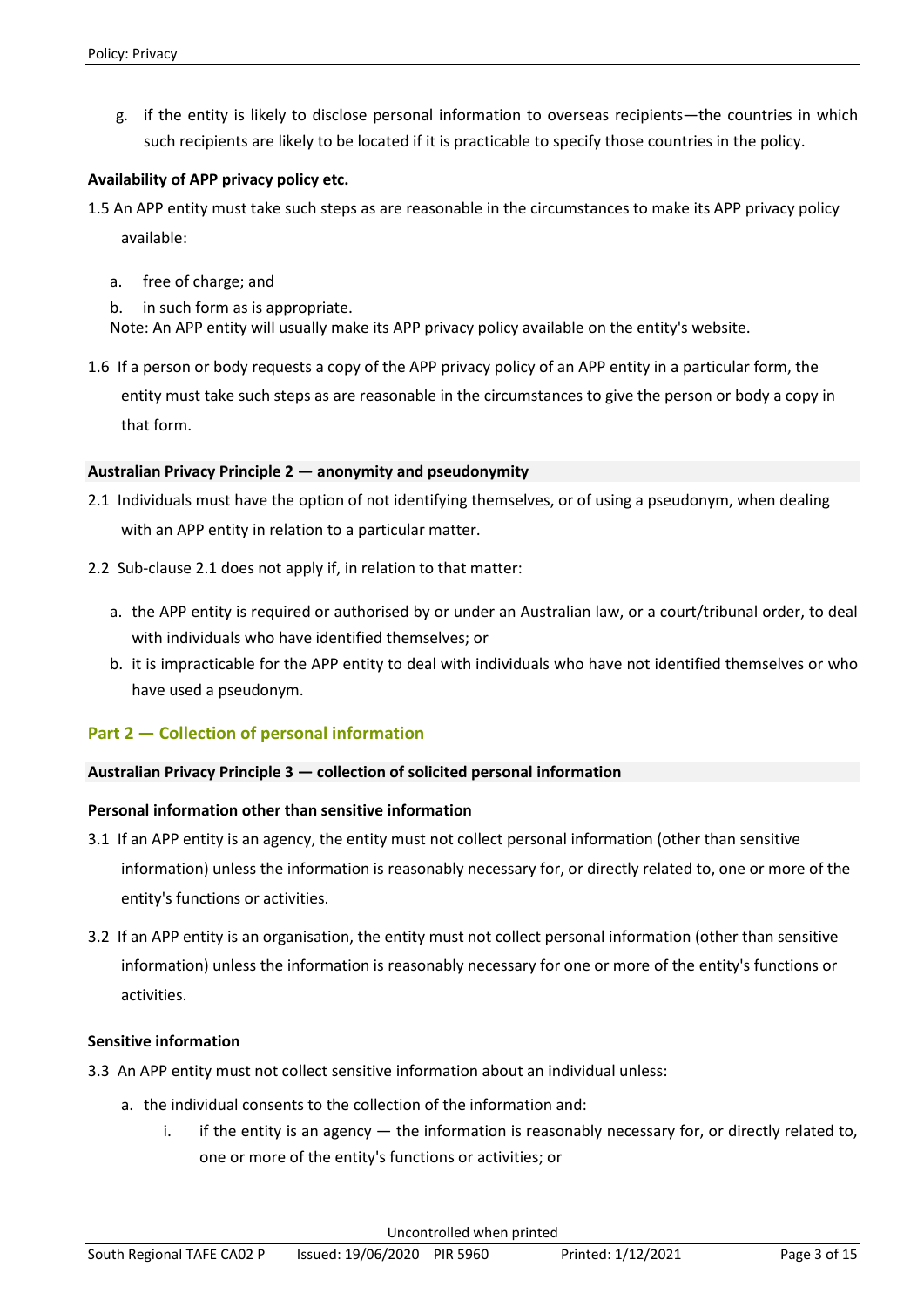- $ii.$  if the entity is an organisation  $-$  the information is reasonably necessary for one or more of the entity's functions or activities; or
- b. sub-clause 3.4 applies in relation to the information.
- 3.4 This sub-clause applies in relation to sensitive information about an individual if:
	- a. the collection of the information is required or authorised by or under an Australian law or a court/tribunal order; or
	- b. a permitted general situation exists in relation to the collection of the information by the APP entity; or
	- c. the APP entity is an organisation and a permitted health situation exists in relation to the collection of the information by the entity; or
	- d. the APP entity is an enforcement body and the entity reasonably believes that:
		- i. if the entity is the Immigration Department the collection of the information is reasonably necessary for, or directly related to, one or more enforcement related activities conducted by, or on behalf of, the entity; or
		- ii. otherwise the collection of the information is reasonably necessary for, or directly related to, one or more of the entity's functions or activities; or
	- e. the APP entity is a non-profit organisation and both of the following apply:
		- i. the information relates to the activities of the organisation;
		- ii. the information relates solely to the members of the organisation, or to individuals who have regular contact with the organisation in connection with its activities.

Note: For permitted general situation, see section 16A. For permitted health situation, see section 16B.

## **Means of collection**

3.5 An APP entity must collect personal information only by lawful and fair means.

- 3.6 An APP entity must collect personal information about an individual only from the individual unless:
- a. if the entity is an agency:
- i. the individual consents to the collection of the information from someone other than the individual; or
- ii. the entity is required or authorised by or under an Australian law, or a court/tribunal order, to collect the information from someone other than the individual; or
- b. it is unreasonable or impracticable to do so.

## **Solicited personal information**

3.7 This principle applies to the collection of personal information that is solicited by an APP entity.

## **Australian Privacy Principle 4 — dealing with unsolicited personal information**

4.1 If:

- a. an APP entity receives personal information; and
- b. the entity did not solicit the information; the entity must, within a reasonable period after receiving the information, determine whether or not the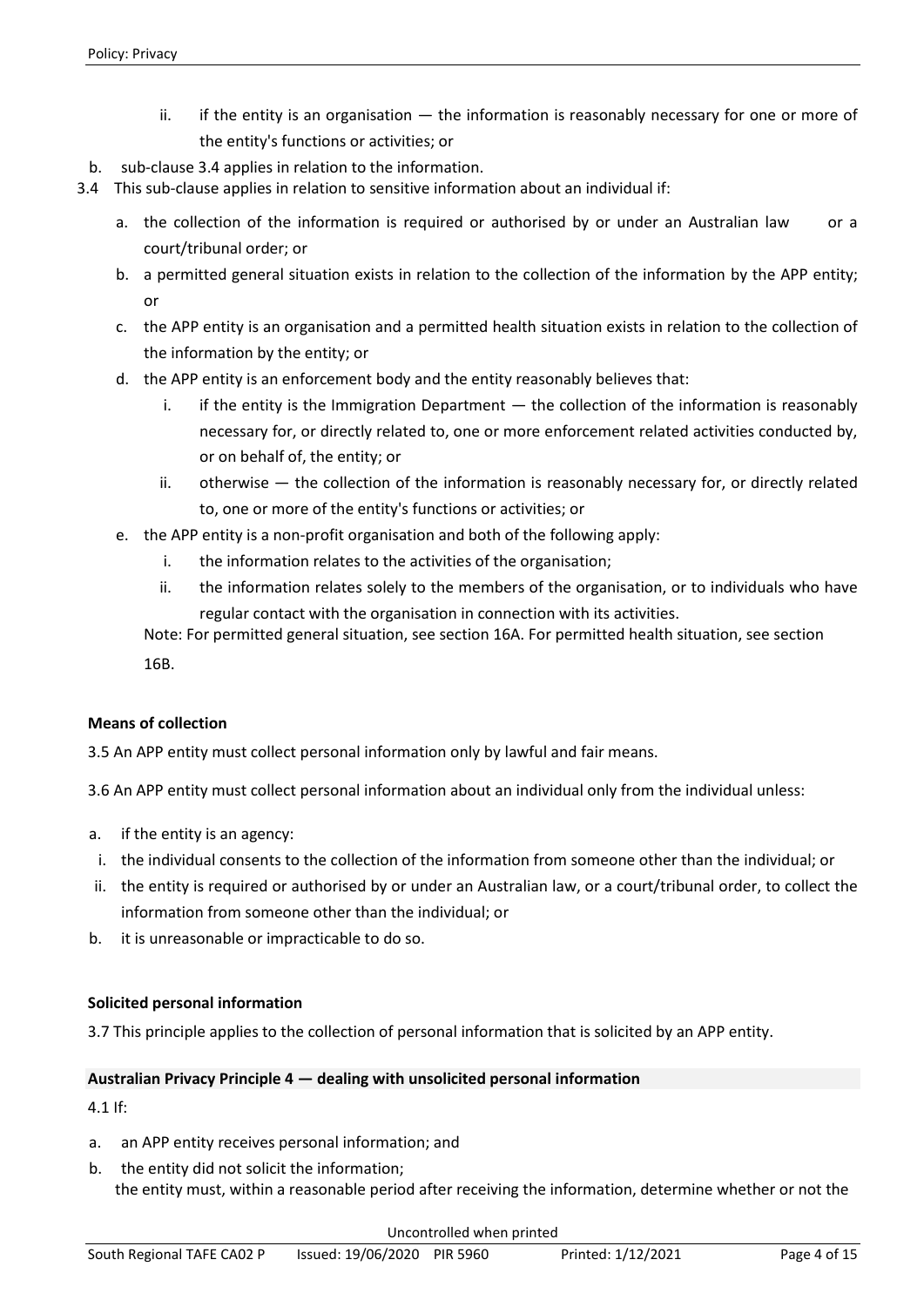entity could have collected the information under Australian Privacy Principle 3 if the entity had solicited the information.

4.2 The APP entity may use or disclose the personal information for the purposes of making the determination under sub-clause 4.1.

4.3 If:

- a. the APP entity determines that the entity could not have collected the personal information; and
- b. the information is not contained in a Commonwealth record; the entity must, as soon as practicable but only if it is lawful and reasonable to do so, destroy the information or ensure that the information is de-identified.

4.4 If sub-clause 4.3 does not apply in relation to the personal information, Australian Privacy Principles 5 to 13 apply in relation to the information as if the entity had collected the information under Australian Privacy Principle 3.

## **Australian Privacy Principle 5 — notification of the collection of personal information**

5.1 At or before the time or, if that is not practicable, as soon as practicable after, an APP entity collects personal information about an individual, the entity must take such steps (if any) as are reasonable in the circumstances:

- a. to notify the individual of such matters referred to in sub-clause 5.2 as are reasonable in the circumstances; or
- b. to otherwise ensure that the individual is aware of any such matters.

5.2 The matters for the purposes of sub-clause 5.1 are as follows:

- a. the identity and contact details of the APP entity;
- b. if:
	- a. the APP entity collects the personal information from someone other than the individual; or
	- b. the individual may not be aware that the APP entity has collected the personal information; the fact that the entity so collects, or has collected, the information and the circumstances of that collection;
	- b. if the collection of the personal information is required or authorised by or under an Australian law or a court/tribunal order — the fact that the collection is so required or authorised (including the name of the Australian law, or details of the court/tribunal order, that requires or authorises the collection);
	- c. the purposes for which the APP entity collects the personal information;
	- d. the main consequences (if any) for the individual if all or some of the personal information is not collected by the APP entity;
	- e. any other APP entity, body or person, or the types of any other APP entities, bodies or persons, to which the APP entity usually discloses personal information of the kind collected by the entity;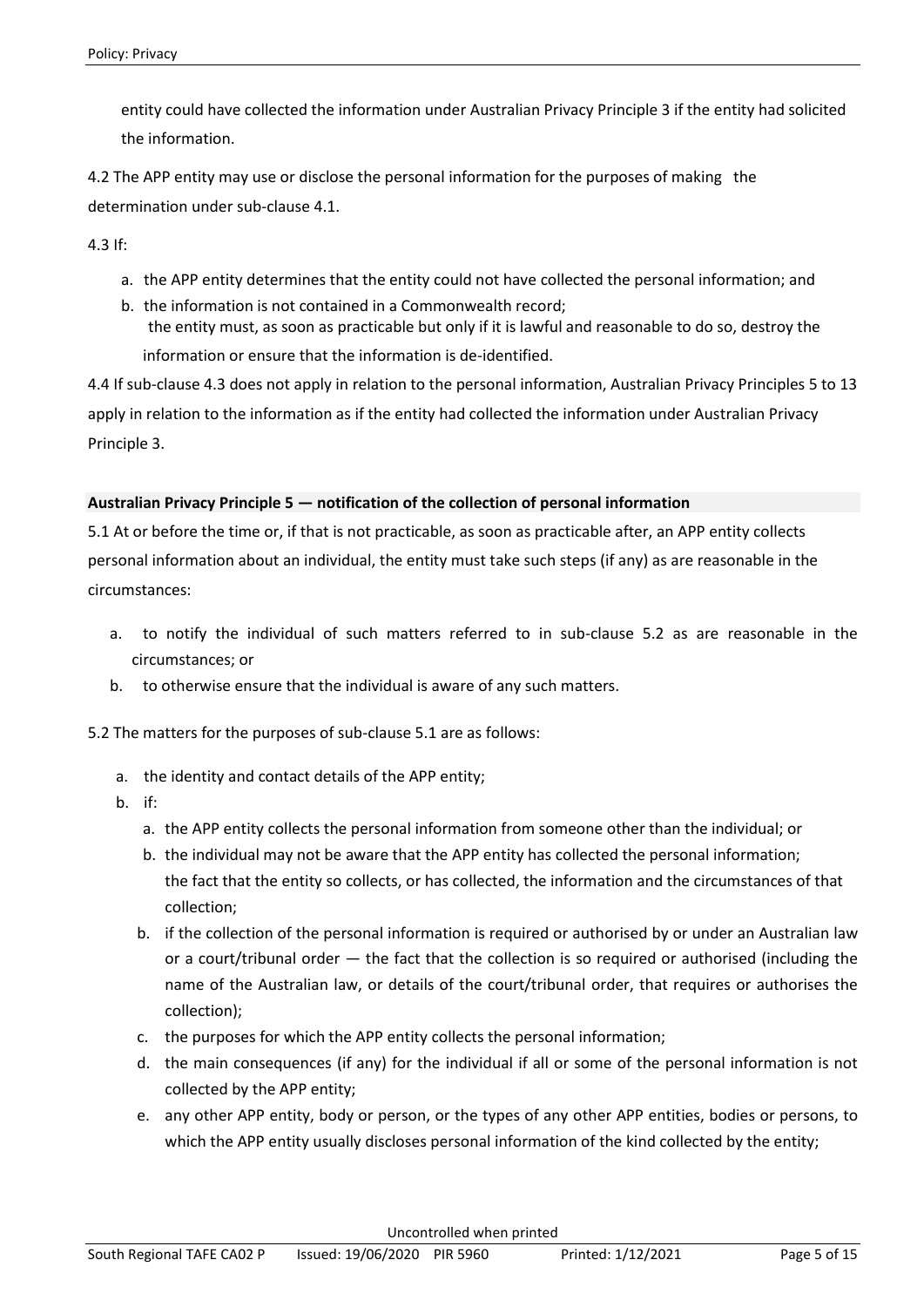- f. that the APP privacy policy of the APP entity contains information about how the individual may access the personal information about the individual that is held by the entity and seek the correction of such information;
- g. that the APP privacy policy of the APP entity contains information about how the individual may complain about a breach of the Australian Privacy Principles, or a registered APP code (if any) that binds the entity, and how the entity will deal with such a complaint;
- h. whether the APP entity is likely to disclose the personal information to overseas recipients;
- i. if the APP entity is likely to disclose the personal information to overseas recipients the countries in which such recipients are likely to be located if it is practicable to specify those countries in the notification or to otherwise make the individual aware of them.

## **Part 3 — Dealing with personal information**

## **Australian Privacy Principle 6 — use or disclosure of personal information**

## **Use or disclosure**

6.1 If an APP entity holds personal information about an individual that was collected for a particular purpose (the primary purpose), the entity must not use or disclose the information for another purpose (the secondary purpose) unless:

a. the individual has consented to the use or disclosure of the information; or

b. sub-clause 6.2 or 6.3 applies in relation to the use or disclosure of the information. Note: Australian Privacy Principle 8 sets out requirements for the disclosure of personal information to a

person who is not in Australia or an external Territory.

6.2 This sub-clause applies in relation to the use or disclosure of personal information about an individual if:

- a. the individual would reasonably expect the APP entity to use or disclose the information for the secondary purpose and the secondary purpose is:
	- i. if the information is sensitive information directly related to the primary purpose; or
	- ii. if the information is not sensitive information related to the primary purpose; or
- b. the use or disclosure of the information is required or authorised by or under an Australian law or a court/tribunal order; or
- c. a permitted general situation exists in relation to the use or disclosure of the information by the APP entity; or
- d. the APP entity is an organisation and a permitted health situation exists in relation to the use or disclosure of the information by the entity; or
- e. the APP entity reasonably believes that the use or disclosure of the information is reasonably necessary for one or more enforcement related activities conducted by, or on behalf of, an enforcement body.

Note: For permitted general situation, see section 16A. For permitted health situation, see section 16B.

6.3 This sub-clause applies in relation to the disclosure of personal information about an individual by an APP entity that is an agency if: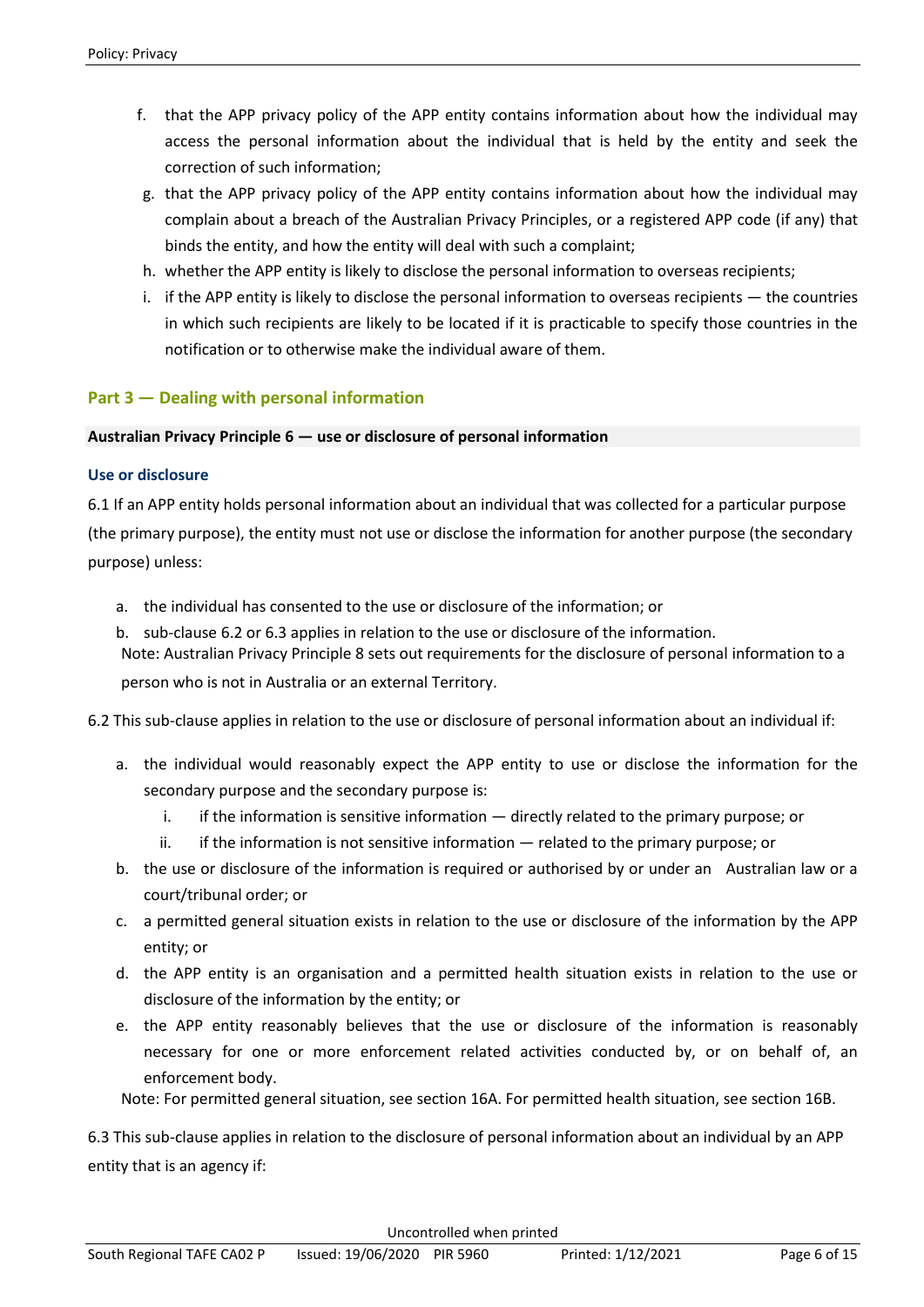- a. the agency is not an enforcement body; and
- b. the information is biometric information or biometric templates; and
- c. the recipient of the information is an enforcement body; and
- d. the disclosure is conducted in accordance with the guidelines made by the Commissioner for the purposes of this paragraph.

6.4 If:

- a. the APP entity is an organisation; and
- b. subsection 16B(2) applied in relation to the collection of the personal information by the entity; the entity must take such steps as are reasonable in the circumstances to ensure that the information is de-identified before the entity discloses it in accordance with sub-clause 6.1 or 6.2.

#### **Written note of use or disclosure**

6.5 If an APP entity uses or discloses personal information in accordance with paragraph 6.2(e), the entity must make a written note of the use or disclosure.

#### **Related bodies corporate**

6.6 If:

- a. an APP entity is a body corporate; and
- b. the entity collects personal information from a related body corporate;

this principle applies as if the entity's primary purpose for the collection of the information were the primary purpose for which the related body corporate collected the information.

#### **Exceptions**

6.7 This principle does not apply to the use or disclosure by an organisation of:

- a. personal information for the purpose of direct marketing; or
- b. government related identifiers.

#### **Australian Privacy Principle 7 — direct marketing**

#### **Direct marketing**

7.1 If an organisation holds personal information about an individual, the organisation must not use or disclose the information for the purpose of direct marketing.

Note: An act or practice of an agency may be treated as an act or practice of an organisation, see section 7A.

## **Exceptions — personal information other than sensitive information**

7.2 Despite sub-clause 7.1, an organisation may use or disclose personal information (other than sensitive information) about an individual for the purpose of direct marketing if:

- a. the organisation collected the information from the individual; and
- b. the individual would reasonably expect the organisation to use or disclose the information for that purpose; and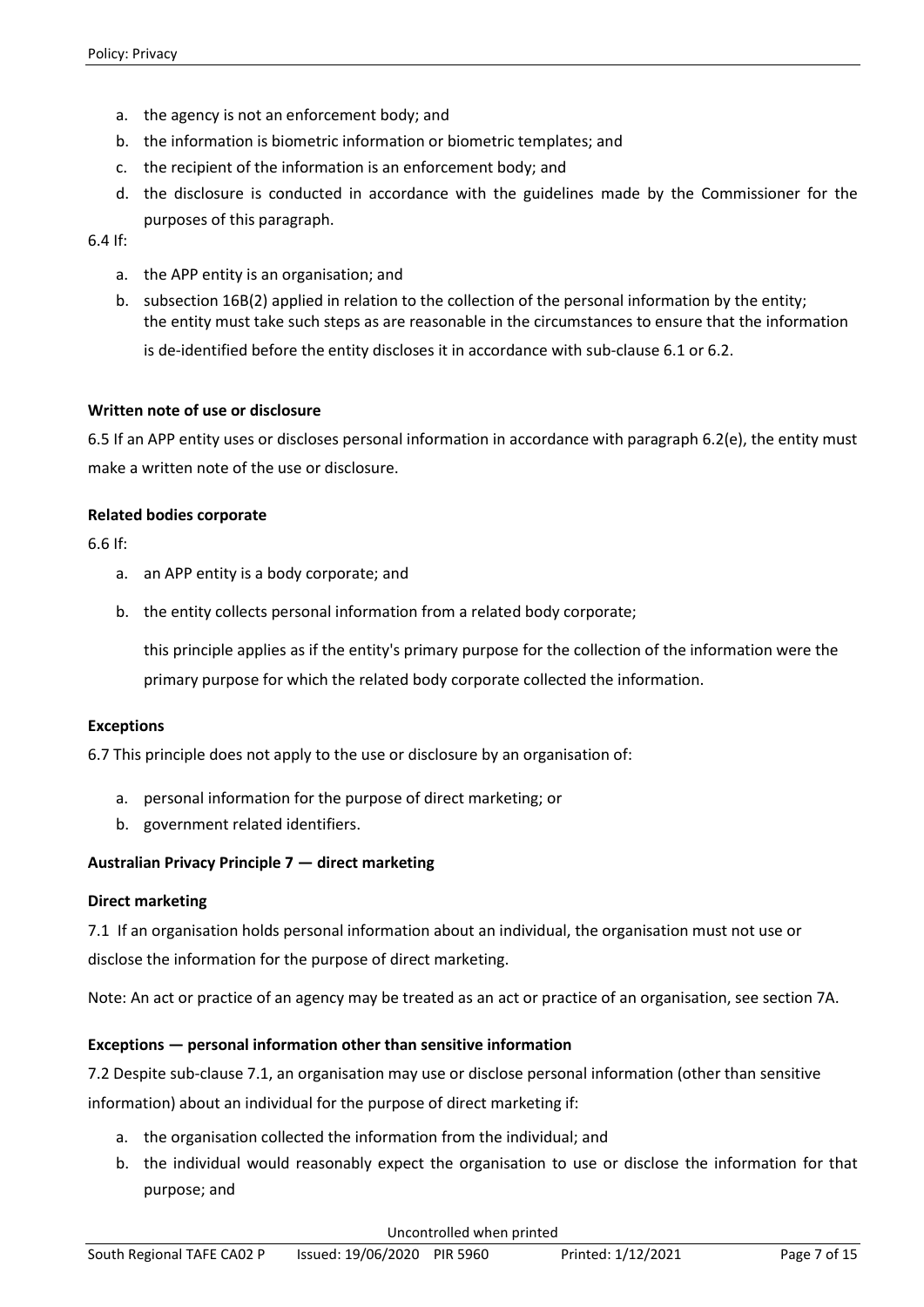- c. the organisation provides a simple means by which the individual may easily request not to receive direct marketing communications from the organisation; and
- d. the individual has not made such a request to the organisation.

7.3 Despite sub-clause 7.1, an organisation may use or disclose personal information (other than sensitive information) about an individual for the purpose of direct marketing if:

- a. the organisation collected the information from:
	- i. the individual and the individual would not reasonably expect the organisation to use or disclose the information for that purpose; or
	- ii. someone other than the individual; and
- b. either:
	- i. the individual has consented to the use or disclosure of the information for that purpose; or
	- ii. it is impracticable to obtain that consent; and
- c. the organisation provides a simple means by which the individual may easily request not to receive direct marketing communications from the organisation; and
- d. in each direct marketing communication with the individual:
	- i. the organisation includes a prominent statement that the individual may make such a request; or
	- ii. the organisation otherwise draws the individual's attention to the fact that the individual may make such a request; and
- e. the individual has not made such a request to the organisation.

## **Exception — sensitive information**

7.4 Despite sub-clause 7.1, an organisation may use or disclose sensitive information about an individual for the purpose of direct marketing if the individual has consented to the use or disclosure of the information for that purpose.

## **Exception — contracted service providers**

7.5 Despite sub-clause 7.1, an organisation may use or disclose personal information for the purpose of direct marketing if:

- a. the organisation is a contracted service provider for a Commonwealth contract; and
- b. the organisation collected the information for the purpose of meeting (directly or indirectly) an obligation under the contract; and
- c. the use or disclosure is necessary to meet (directly or indirectly) such an obligation.

## **Individual may request not to receive direct marketing communications etc.**

7.6 If an organisation (the first organisation) uses or discloses personal information about an individual:

- a. for the purpose of direct marketing by the first organisation; or
- b. for the purpose of facilitating direct marketing by other organisations;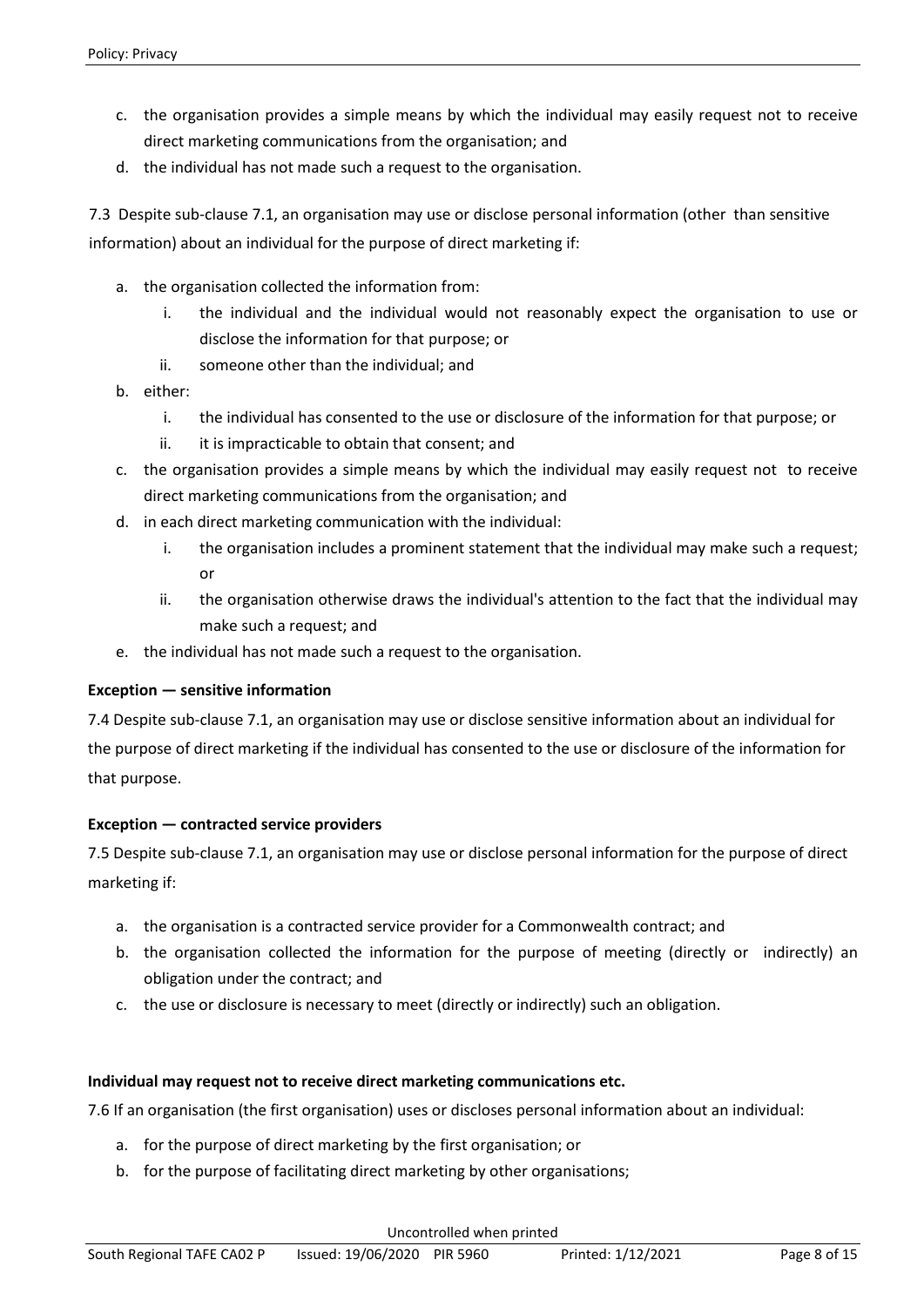the individual may:

- c. if paragraph (a) applies request not to receive direct marketing communications from the first organisation; and
- d. if paragraph (b) applies request the organisation not to use or disclose the information for the purpose referred to in that paragraph; and
- e. request the first organisation to provide its source of the information.

7.7 If an individual makes a request under sub-clause 7.6, the first organisation must not charge the individual for the making of, or to give effect to, the request and:

- a. if the request is of a kind referred to in paragraph 7.6(c) or  $(d)$  the first organisation must give effect to the request within a reasonable period after the request is made; and
- b. if the request is of a kind referred to in paragraph 7.6(e)  $-$  the organisation must, within a reasonable period after the request is made, notify the individual of its source unless it is impracticable or unreasonable to do so.

## **Interaction with other legislation**

7.8 This principle does not apply to the extent that any of the following apply:

- a. the *Do Not Call Register Act 2006*;
- b. the *Spam Act 2003*;
- c. any other Act of the Commonwealth, or a Norfolk Island enactment, prescribed by the regulations.

## **Australian Privacy Principle 8 — cross-border disclosure of personal information**

8.1 Before an APP entity discloses personal information about an individual to a person (the overseas recipient):

- a. who is not in Australia or an external Territory; and
- b. who is not the entity or the individual;

the entity must take such steps as are reasonable in the circumstances to ensure that the overseas recipient does not breach the Australian Privacy Principles (other than Australian Privacy Principle 1) in relation to the information.

Note: In certain circumstances, an act done, or a practice engaged in, by the overseas recipient is taken, under section 16C, to have been done, or engaged in, by the APP entity and to be a breach of the Australian Privacy Principles.

8.2 Sub-clause 8.1 does not apply to the disclosure of personal information about an individual by an APP entity to the overseas recipient if:

- a. the entity reasonably believes that:
	- i. the recipient of the information is subject to a law, or binding scheme, that has the effect of protecting the information in a way that, overall, is at least substantially similar to the way in which the Australian Privacy Principles protect the information; and
	- ii. there are mechanisms that the individual can access to take action to enforce that protection of the law or binding scheme; or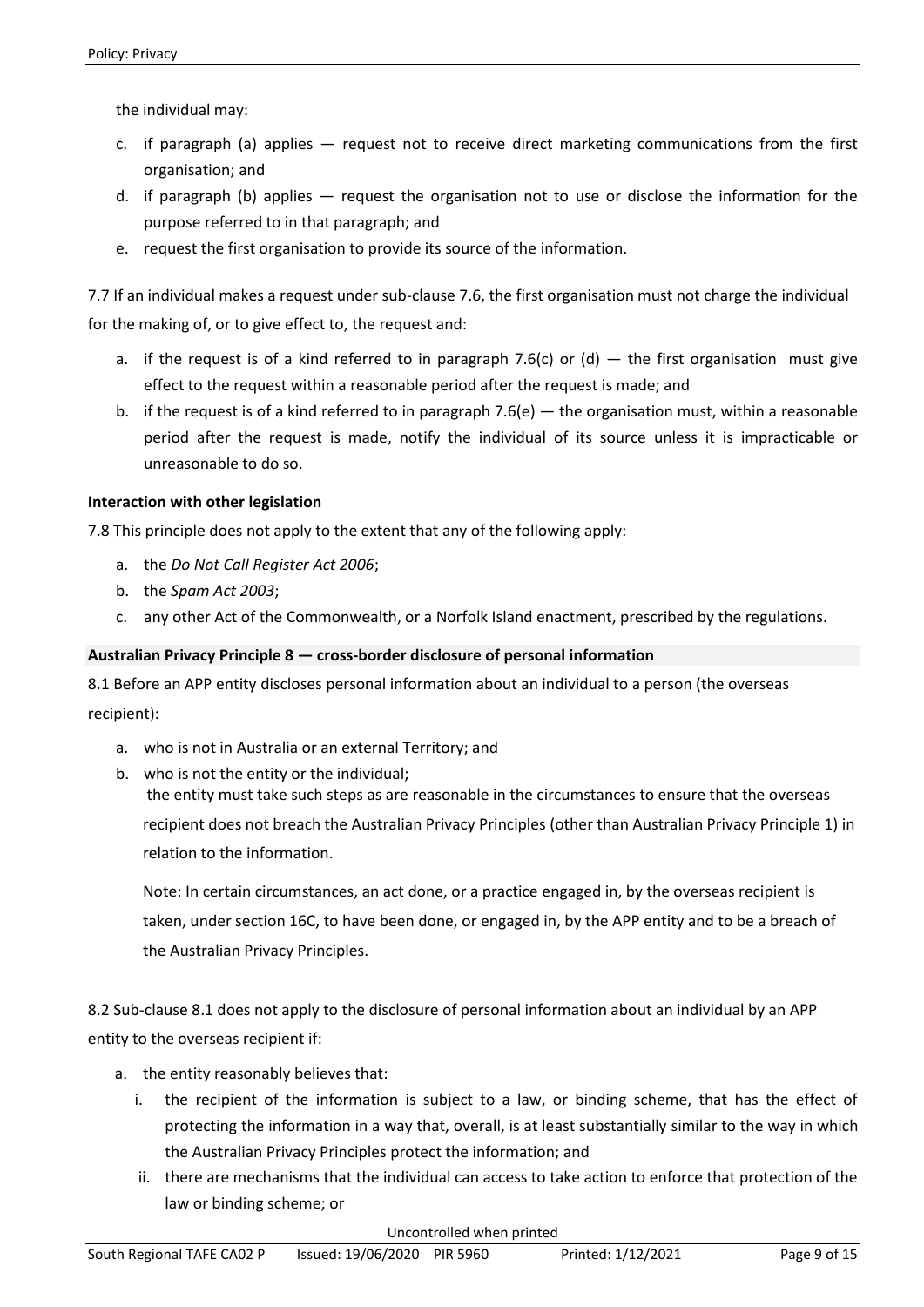- b. both of the following apply:
	- i. the entity expressly informs the individual that if he or she consents to the disclosure of the information, sub-clause 8.1 will not apply to the disclosure;
	- ii. after being so informed, the individual consents to the disclosure; or
- c. the disclosure of the information is required or authorised by or under an Australian law or a court/tribunal order; or
- d. a permitted general situation (other than the situation referred to in item 4 or 5 of the table in subsection 16A(1)) exists in relation to the disclosure of the information by the APP entity; or
- e. the entity is an agency and the disclosure of the information is required or authorised by or under an international agreement relating to information sharing to which Australia is a party; or
- f. the entity is an agency and both of the following apply:
	- i. the entity reasonably believes that the disclosure of the information is reasonably necessary for one or more enforcement related activities conducted by, or on behalf of, an enforcement body;
	- ii. the recipient is a body that performs functions, or exercises powers, that are similar to those performed or exercised by an enforcement body.

Note: For permitted general situation, see section 16A.

## **Australian Privacy Principle 9 — adoption, use or disclosure of government related identifiers**

## **Adoption of government related identifiers**

9.1 An organisation must not adopt a government related identifier of an individual as its own identifier of the individual unless:

- a. the adoption of the government related identifier is required or authorised by or under an Australian law or a court/tribunal order; or
- b. sub-clause 9.3 applies in relation to the adoption.
- Note: An act or practice of an agency may be treated as an act or practice of an organisation, see section 7A.

## **Use or disclosure of government related identifiers**

9.2 An organisation must not use or disclose a government related identifier of an individual unless:

- a. the use or disclosure of the identifier is reasonably necessary for the organisation to verify the identity of the individual for the purposes of the organisation's activities or functions; or
- b. the use or disclosure of the identifier is reasonably necessary for the organisation to fulfil its obligations to an agency or a State or Territory authority; or
- c. the use or disclosure of the identifier is required or authorised by or under an Australian law or a court/tribunal order; or
- d. a permitted general situation (other than the situation referred to in item 4 or 5 of the table in subsection 16A(1)) exists in relation to the use or disclosure of the identifier; or
- e. the organisation reasonably believes that the use or disclosure of the identifier is reasonably necessary for one or more enforcement related activities conducted by, or on behalf of, an enforcement body; or
- f. sub-clause 9.3 applies in relation to the use or disclosure.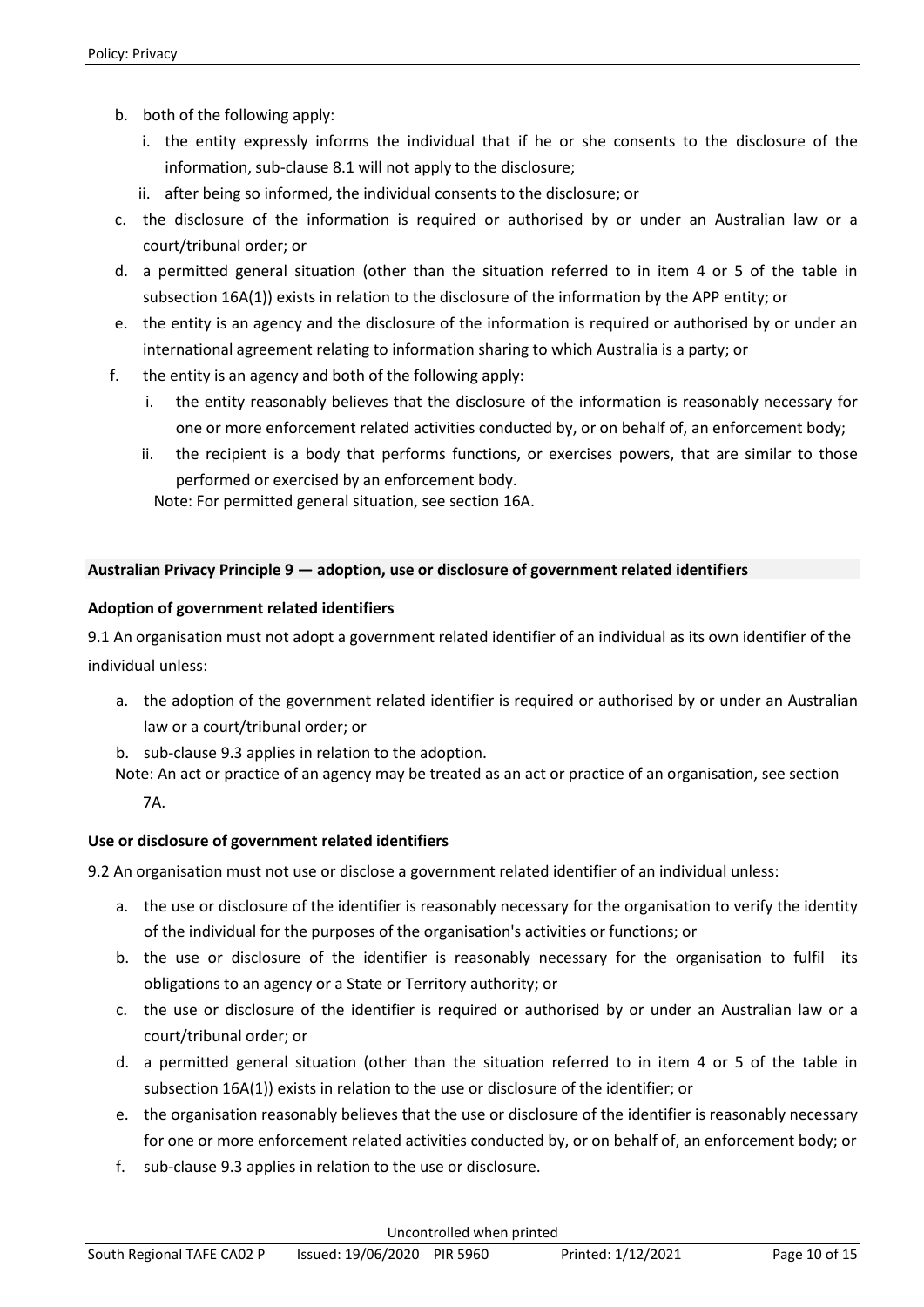Note 1: An act or practice of an agency may be treated as an act or practice of an organisation, see section 7A.

Note 2: For permitted general situation, see section 16A.

## **Regulations about adoption, use or disclosure**

9.3 This sub-clause applies in relation to the adoption, use or disclosure by an organisation of a government related identifier of an individual if:

- a. the identifier is prescribed by the regulations; and
- b. the organisation is prescribed by the regulations, or is included in a class of organisations prescribed by the regulations; and
- c. the adoption, use or disclosure occurs in the circumstances prescribed by the regulations. Note: There are prerequisites that must be satisfied before the matters mentioned in this sub-clause are prescribed, see subsections 100(2) and (3).

## **Part 4 — Integrity of personal information**

## **Australian Privacy Principle 10 — quality of personal information**

10.1 An APP entity must take such steps (if any) as are reasonable in the circumstances to ensure that the personal information that the entity collects is accurate, up-to-date and complete.

10.2 An APP entity must take such steps (if any) as are reasonable in the circumstances to ensure that the personal information that the entity uses or discloses is, having regard to the purpose of the use or disclosure, accurate, up-to-date, complete and relevant.

## **Australian Privacy Principle 11 — security of personal information**

11.1 If an APP entity holds personal information, the entity must take such steps as are reasonable in the circumstances to protect the information:

- a. from misuse, interference and loss; and
- b. from unauthorised access, modification or disclosure.

11.2 If:

- a. an APP entity holds personal information about an individual; and
- b. the entity no longer needs the information for any purpose for which the information may be used or disclosed by the entity under this Schedule; and
- c. the information is not contained in a Commonwealth record; and
- d. the entity is not required by or under an Australian law, or a court/tribunal order, to retain the information;
- e. the entity must take such steps as are reasonable in the circumstances to destroy the information or to ensure that the information is de-identified.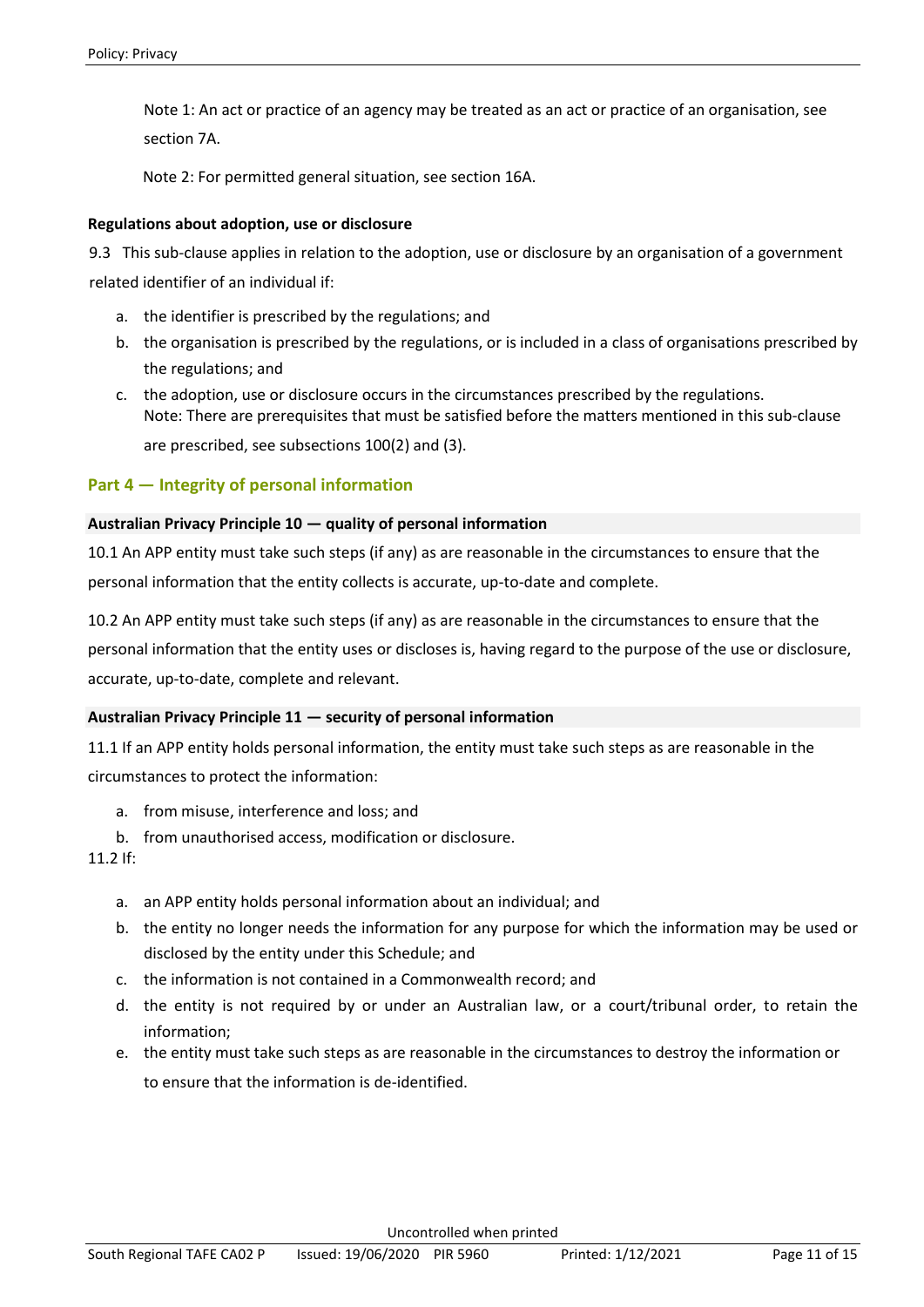## **Part 5 — Access to, and correction of, personal information**

#### **Australian Privacy Principle 12 — access to personal information**

#### **Access**

12.1 If an APP entity holds personal information about an individual, the entity must, on request by the individual, give the individual access to the information.

#### **Exception to access — agency**

12.2 If:

- a. the APP entity is an agency; and
- b. the entity is required or authorised to refuse to give the individual access to the personal information by or under:
	- i. the Freedom of Information Act; or
	- ii. any other Act of the Commonwealth, or a Norfolk Island enactment, that provides for access by persons to documents;
	- iii. then, despite sub-clause 12.1, the entity is not required to give access to the extent that the entity is required or authorised to refuse to give access.

## **Exception to access — organisation**

12.3 If the APP entity is an organisation then, despite sub-clause 12.1, the entity is not required to give the individual access to the personal information to the extent that:

- a. the entity reasonably believes that giving access would pose a serious threat to the life, health or safety of any individual, or to public health or public safety; or
- b. giving access would have an unreasonable impact on the privacy of other individuals; or
- c. the request for access is frivolous or vexatious; or
- d. the information relates to existing or anticipated legal proceedings between the entity and the individual, and would not be accessible by the process of discovery in those proceedings; or
- e. giving access would reveal the intentions of the entity in relation to negotiations with the individual in such a way as to prejudice those negotiations; or
- f. giving access would be unlawful; or
- g. denying access is required or authorised by or under an Australian law or a court/tribunal order; or
- h. both of the following apply:
	- i. the entity has reason to suspect that unlawful activity, or misconduct of a serious nature, that relates to the entity's functions or activities has been, is being or may be engaged in;
	- ii. giving access would be likely to prejudice the taking of appropriate action in relation to the matter; or
- i. giving access would be likely to prejudice one or more enforcement related activities conducted by, or on behalf of, an enforcement body; or
- j. giving access would reveal evaluative information generated within the entity in connection with a commercially sensitive decision-making process.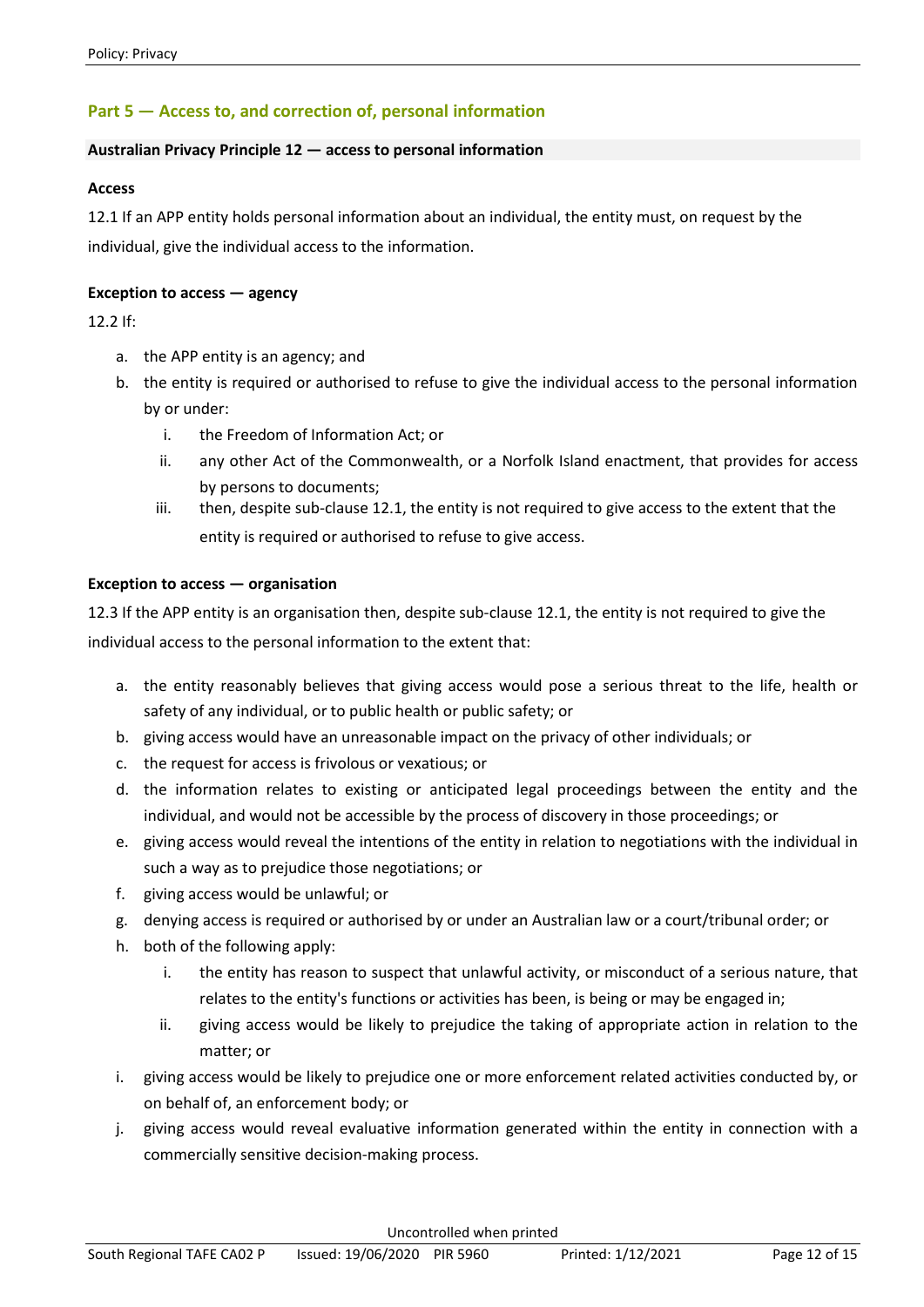## **Dealing with requests for access**

12.4 The APP entity must:

- a. respond to the request for access to the personal information:
	- i. if the entity is an agency within 30 days after the request is made; or
	- ii. if the entity is an organisation within a reasonable period after the request is made; and
- b. give access to the information in the manner requested by the individual, if it is reasonable and practicable to do so.

## **Other means of access**

12.5 If the APP entity refuses:

- a. to give access to the personal information because of sub-clause 12.2 or 12.3; or
- b. to give access in the manner requested by the individual; the entity must take such steps (if any) as are reasonable in the circumstances to give access in a way that meets the needs of the entity and the individual.

12.6 Without limiting sub-clause 12.5, access may be given through the use of a mutually agreed intermediary.

## **Access charges**

12.7 If the APP entity is an agency, the entity must not charge the individual for the making of the request or for giving access to the personal information.

12.8 If:

- a. the APP entity is an organisation; and
- b. the entity charges the individual for giving access to the personal information; the charge must not be excessive and must not apply to the making of the request.

## **Refusal to give access**

12.9 If the APP entity refuses to give access to the personal information because of sub-clause 12.2 or 12.3, or to give access in the manner requested by the individual, the entity must give the individual a written notice that sets out:

- a. the reasons for the refusal except to the extent that, having regard to the grounds for the refusal, it would be unreasonable to do so; and
- b. the mechanisms available to complain about the refusal; and
- c. any other matter prescribed by the regulations.

12.10 If the APP entity refuses to give access to the personal information because of paragraph 12.3(j), the reasons for the refusal may include an explanation for the commercially sensitive decision.

## **Australian Privacy Principle 13 — correction of personal information**

Correction

13.1 If:

a. an APP entity holds personal information about an individual; and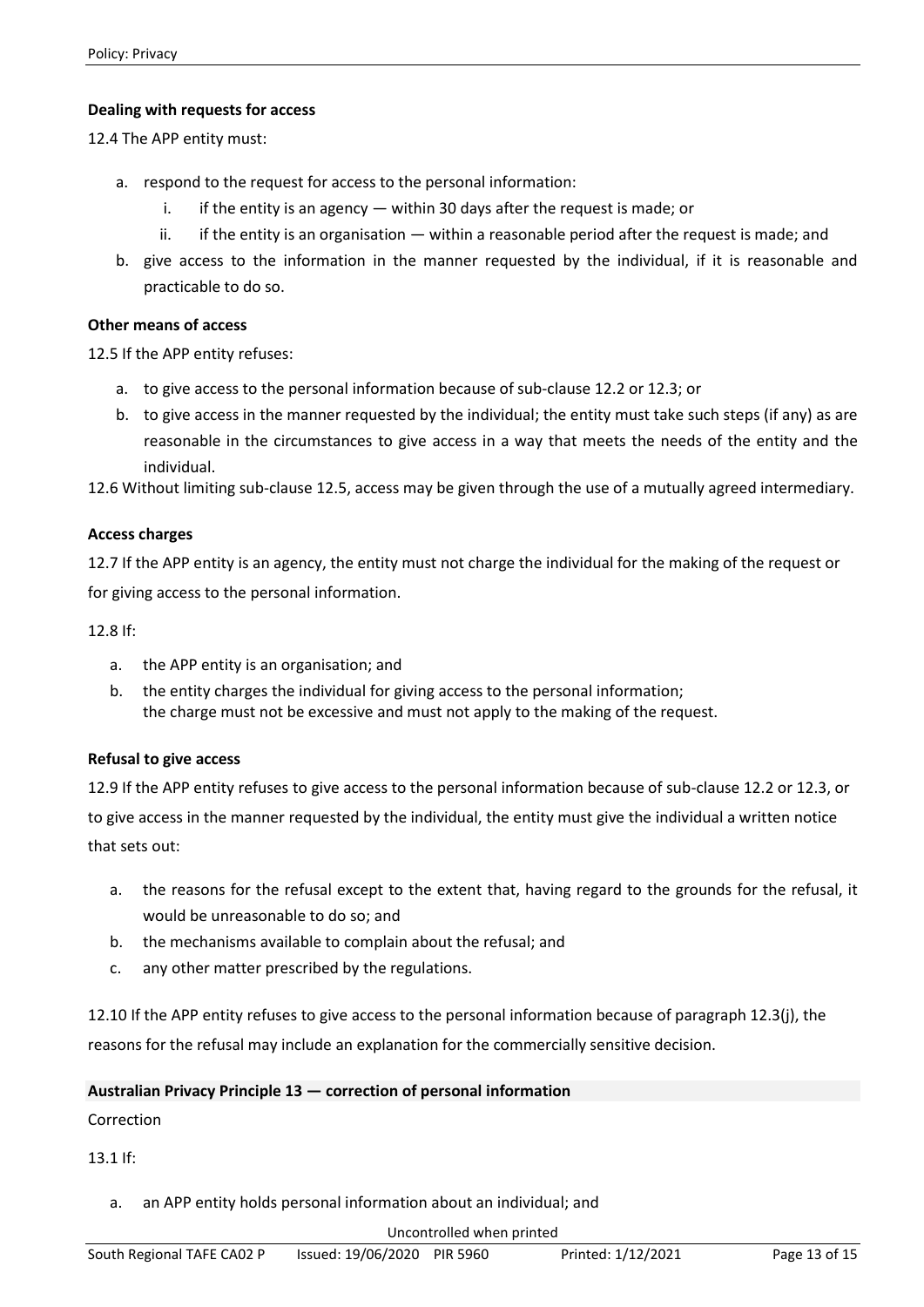- b. either:
	- i. the entity is satisfied that, having regard to a purpose for which the information is held, the information is inaccurate, out of date, incomplete, irrelevant or misleading; or
	- ii. the individual requests the entity to correct the information; the entity must take such steps (if any) as are reasonable in the circumstances to correct that information to ensure that, having regard to the purpose for which it is held, the information is accurate, up to date, complete, relevant and not misleading.

## **Notification of correction to third parties**

13.2 If:

- a. the APP entity corrects personal information about an individual that the entity previously disclosed to another APP entity; and
- b. the individual requests the entity to notify the other APP entity of the correction;
- c. the entity must take such steps (if any) as are reasonable in the circumstances to give that notification unless it is impracticable or unlawful to do so.

## **Refusal to correct information**

13.3 If the APP entity refuses to correct the personal information as requested by the individual, the entity must give the individual a written notice that sets out:

- a. the reasons for the refusal except to the extent that it would be unreasonable to do so; and
- b. the mechanisms available to complain about the refusal; and
- c. any other matter prescribed by the regulations.

## **Request to associate a statement**

13.4 If:

- a. the APP entity refuses to correct the personal information as requested by the individual; and
- b. the individual requests the entity to associate with the information a statement that the information is inaccurate, out-of-date, incomplete, irrelevant or misleading;
- c. the entity must take such steps as are reasonable in the circumstances to associate the statement in such a way that will make the statement apparent to users of the information.

## **Dealing with requests**

13.5 If a request is made under sub-clause 13.1 or 13.4, the APP entity:

- a. must respond to the request:
	- i. if the entity is an agency  $-$  within 30 days after the request is made; or
	- ii. if the entity is an organisation  $-$  within a reasonable period after the request is made; and
- b. must not charge the individual for the making of the request, for correcting the personal information or for associating the statement with the personal information (as the case may be).